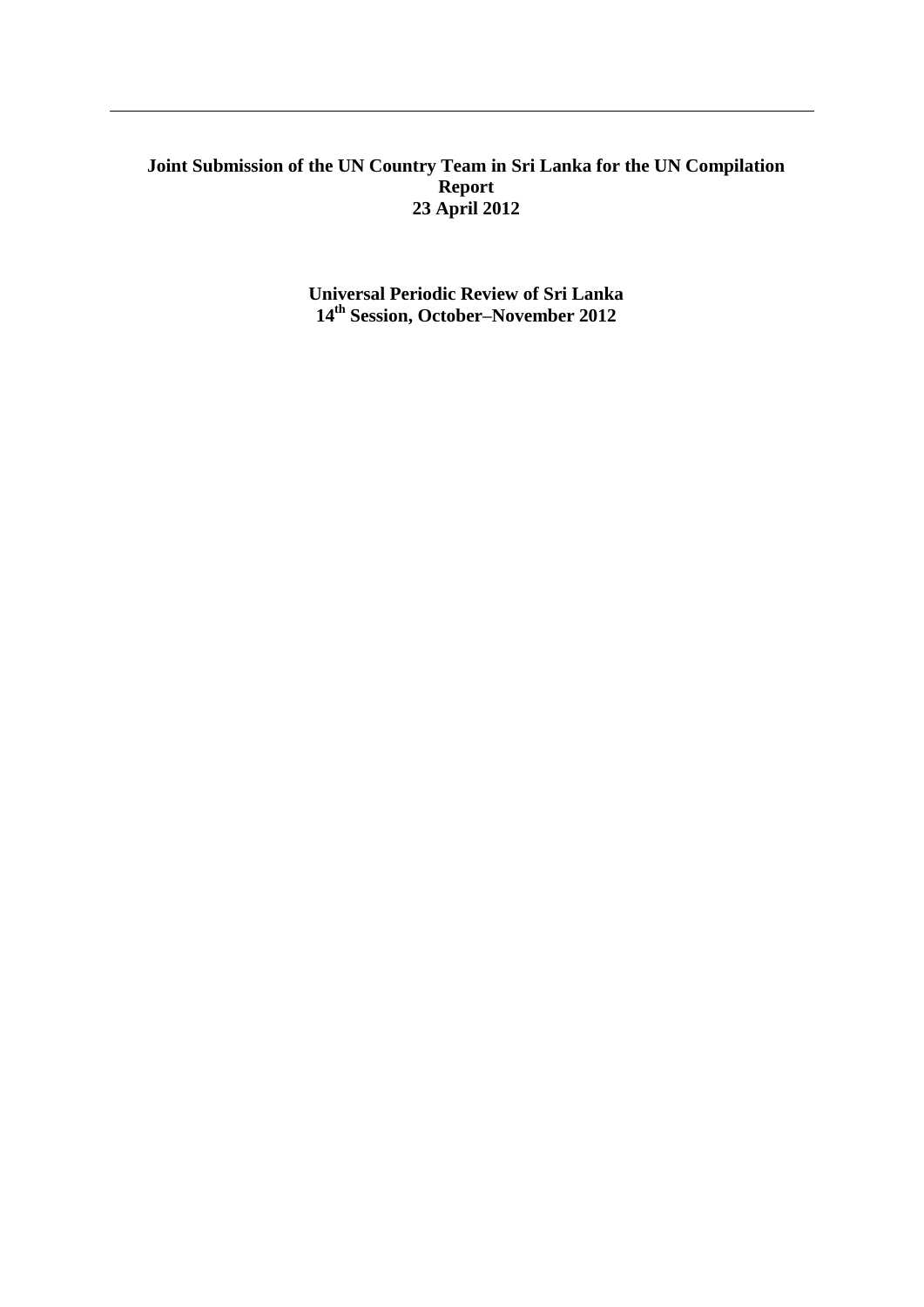# **Information on, inter alia, accepted recommendations and development(s) on the human rights situation(s)**

# **I. Background and framework**

# **A. Scope of international obligations**

| Universal human rights treaties |  |  |
|---------------------------------|--|--|
|                                 |  |  |

|                                              | <b>STATUS</b>                                                                                                          | <b>PREVIOUS</b> | <b>ACTIONS</b> | <b>AFTER</b> | <b>NON-RATIFIED</b>                                                                                                                                                                                                                                                                                                                                                                                                                                                                                                                                                                                                                                         |
|----------------------------------------------|------------------------------------------------------------------------------------------------------------------------|-----------------|----------------|--------------|-------------------------------------------------------------------------------------------------------------------------------------------------------------------------------------------------------------------------------------------------------------------------------------------------------------------------------------------------------------------------------------------------------------------------------------------------------------------------------------------------------------------------------------------------------------------------------------------------------------------------------------------------------------|
|                                              | <b>CYCLE</b>                                                                                                           |                 | <b>REVIEW</b>  |              |                                                                                                                                                                                                                                                                                                                                                                                                                                                                                                                                                                                                                                                             |
| Ratification,<br>Accession<br>Succession     | <b>ICERD</b><br><b>ICESCR</b><br><b>ICCPR</b><br><b>CEDAW</b><br><b>CAT</b><br><b>CRC</b><br>OP-CRC-SC<br><b>ICRMW</b> |                 | <b>CRPD</b>    |              | <b>ICCPR-OP2</b><br>OP-CAT<br>OP-CRC-AC<br><b>CED</b><br>Second Optional<br>Protocol to<br><b>ICCPR</b> on<br>abolition of the<br>death penalty<br>Optional Protocol<br>to CAT<br>Convention on the<br><b>Rights of Persons</b><br>with Disabilities<br>(signed but not<br>ratified)<br>International<br>Convention for<br>the Protection of<br>All Persons from<br>Enforced<br>Disappearances<br>Convention<br>relating to the<br>Status of<br>Refugees<br>Convention<br>relating to the<br><b>Status of Stateless</b><br>Persons<br>Convention on the<br>non-applicability<br>of statutory<br>limitations to war<br>crimes and crimes<br>against humanity |
| Reservations                                 |                                                                                                                        |                 |                |              |                                                                                                                                                                                                                                                                                                                                                                                                                                                                                                                                                                                                                                                             |
| Declarations<br>and/or<br>Understandi<br>ngs |                                                                                                                        |                 |                |              |                                                                                                                                                                                                                                                                                                                                                                                                                                                                                                                                                                                                                                                             |
| Complaint<br>Procedures                      | ICERD art. 14<br><b>ICCPR-OP1</b>                                                                                      |                 | $-$            |              | OP-ICESCR<br>OP-CRPD                                                                                                                                                                                                                                                                                                                                                                                                                                                                                                                                                                                                                                        |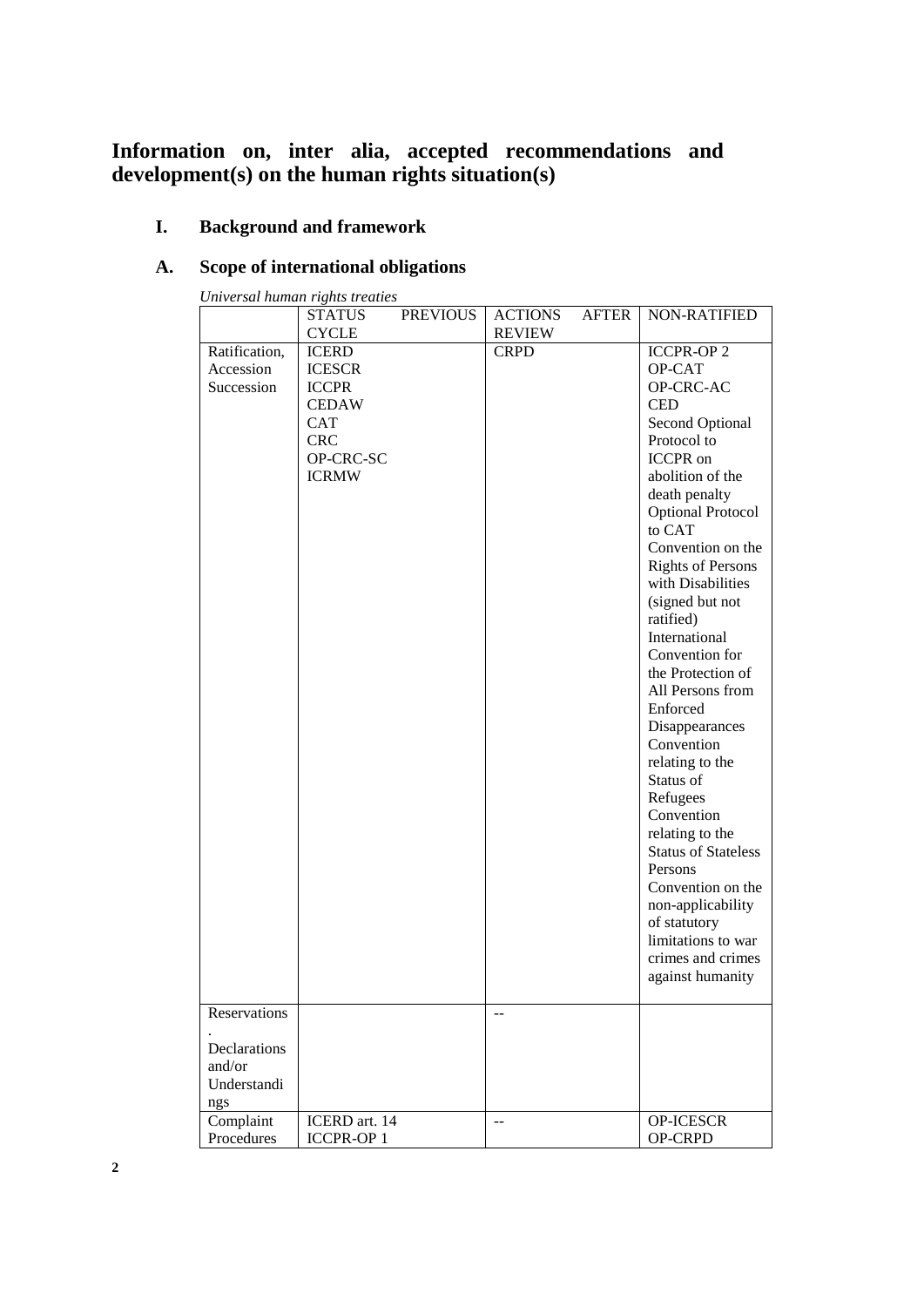| <b>OP-CEDAW</b> | CAT art. 22           |
|-----------------|-----------------------|
|                 | CED art. 31           |
|                 | <b>ICRMW</b> art. 77  |
|                 | <b>CRC</b><br>$OPIC-$ |
|                 | (OPTIONAL             |
|                 | PROTOCOL TO           |
|                 | <b>THE</b>            |
|                 | <b>CONVENTION</b>     |
|                 | ON<br><b>THE</b>      |
|                 | <b>RIGHTS OF THE</b>  |
|                 | CHILD ON A            |
|                 | <b>COMMUNICATI</b>    |
|                 | <b>ONS</b>            |
|                 | <b>PROCEDURE</b>      |

*Other main relevant international instruments [optional note]*

|               | <b>STATUS</b> | PREVIOUS   ACTIONS AFTER   NON- |                       |
|---------------|---------------|---------------------------------|-----------------------|
|               | CYCLE         | <b>REVIEW</b>                   | <b>RATIFIED</b>       |
| Ratification. |               |                                 | Rome Statue of        |
| Accession,    |               |                                 | the International     |
| Succession    |               |                                 | <b>Criminal Court</b> |
|               |               |                                 |                       |

- 1. Under Resolution 1612, no new cases of recruitment of children by armed groups have been reported since October 2009. However, the whereabouts of 1,373 children, out of a total of 6,905 who had been reported as recruited by the Liberation Tigers of Tamil Eelam (LTTE), remain unknown as well as the location of 5 boys recruited by the Tamil Makkal Viduthalai Pulikal (TMVP). The Government of Sri Lanka (GoSL) has been following up on these 5 TMVP cases attributed to Mr. Inya Bharathi. In January 2011, the National Child Protection Authority (NCPA) undertook an independent investigation and made recommendations to the Government, which are being pursued by the Criminal Investigation Division of the Police. To date no prosecution has been initiated.
- 2. Three rehabilitation centres operated during different periods which provided education, care, psychosocial support and reunification assistance to children associated with the LTTE, TMVP and Inya Bharathi. To date, 594 children<sup>1</sup> (364 Boys and 230 Girls) age 12-18, have successfully completed the rehabilitation programme and have been reunified with their families. The Country Task Force on Monitoring and Reporting (CTFMR) is engaging with the Government on the need to identify the possible reintegration needs of these individuals.

## **B. Constitutional and legislative framework**

3. Significant steps have been taken by the Government to systematically review all existing laws in order to bring them into conformity with the CRC. In 2009 the Minister of Justice appointed a committee to review the juvenile justice laws and identify areas in need of reform. A comprehensive report was produced highlighting all matters requiring attention. Two major pieces of legislation are currently under review: the amendments to the Children and Young Persons Ordinance (CYPO) of 1939, at national level, and the amendment to the Orphanage Ordinance of 1941, at provincial level.

<sup>&</sup>lt;sup>1</sup> Source: Bureau of the Commissioner General of Rehabilitation and Reintegration, Ministry of Deference and Urban Development; http://www.defence.lk/new.asp?fname=20110203\_05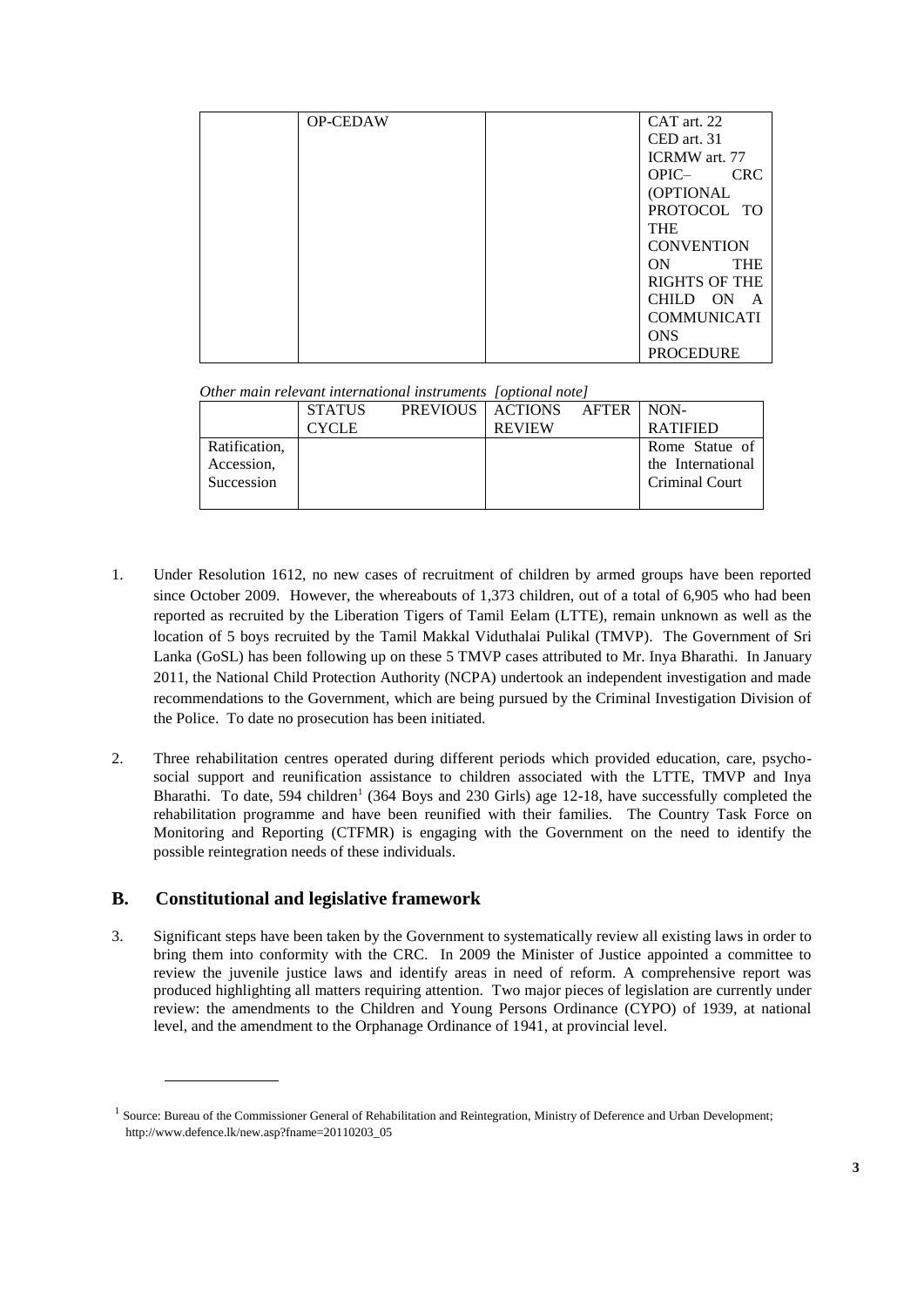- 4. A Committee appointed by the Minister of Justice recommended that other amendments should be considered for review such as to the mandatory reporting of offences against children, the mainstreaming of the Domestic Servants Ordinance of 1871 into labour legislation; the harmonization of customary laws with the minimum age of marriage established at age 18; the Education Ordinance of 1939; the CYPO  $(1939)$  and the Prison Ordinance to prohibit all forms of corporal punishment<sup>2</sup>. Currently the revision of the CYPO is on-going by the Ministry of Justice.
- 5. In 2008 and 2009 the GoSL continued its efforts to prevent and reduce statelessness in the country by passing the Grant of Citizenship to Stateless Persons (Special Provisions) (Amendment) Act 2009, and the Grant of Citizenship to Persons of Indian Origin Act (Amendment) 2009 which brought within the ambit of the parent acts persons of Indian origin who had moved from the Hill Country to the North and subsequently fled to India as refugees during the armed conflict. Through this legislation these individuals can regularize their status upon return to Sri Lanka enabling them to enjoy the full benefits of citizens. By the Grant of Citizenship to Persons of Chinese Origin (Special Provisions) Act 2008 citizenship was also granted to the ethnic Chinese population resident in the country since the 1940"s thereby addressing the rights of all groups known to be stateless or at risk of statelessness in Sri Lanka. The government, with UN support, has taken steps to issue birth and citizenship documents to returning refugees to regularize their status in Sri Lanka. However, Sri Lanka is not a State Party to the 1954 Convention relating to the Status of Stateless Persons or the 1961 Convention on the Reduction of Statelessness.
- 6. In terms of witness and victim protection, in their 2008 UPR commitments, the Government undertook to introduce legislation in this regard. A draft bill, which did not meet international standards, has existed since 2007. To date, no further action to pass the draft bill or introduce new legislation has taken place.

## **C. Institutional and human rights infrastructure and policy measures**

- 7. The Government undertook during the previous UPR to develop and implement a National Human Rights Action Plan on the Protection and Promotion of Human Rights (NHRAP). With financial support from the UN Joint Human Rights Programme, the Government has completed, approved and published the NHRAP. While the NHRAP was presented to the international community, to date there has been no widespread dissemination of the final NHRAP, nor was it presented to parliament.
- 8. In the 2008 UPR, the Government committed to strengthen the effective functioning of the Human Rights Commission of Sri Lanka (HRCSL). In March 2009 the International Coordinating Committee"s (ICC) Sub Committee on Accreditation maintained the recommended downgrading of the HRCSL from A to B status citing suboptimal compliance with the Paris Principles, particularly related to independence, public reporting, and engagement with civil society. The UN Joint Programme on Human Rights established a programme dedicated to support the HRCSL that began in November 2009, and continues to date, focusing specifically on supporting those areas of the HRCSL"s mandate that the ICC cited as in need of strengthening. After a 10-month absence, in February 2011 new Commissioners were appointed to the HRCSL, , which has provided for a renewed level of exchange and activity between the Commission and the UN, including a planned Capacity Assessment undertaken by the Asia Pacific Forum and the UN in March 2012 at the request of the HRCSL.

<sup>&</sup>lt;sup>2</sup> Report of the Committee to consider reforms of Juvenile Justice law, Hon. Justice Shiranee Tilekawardena, Ministry of Justice, November 2009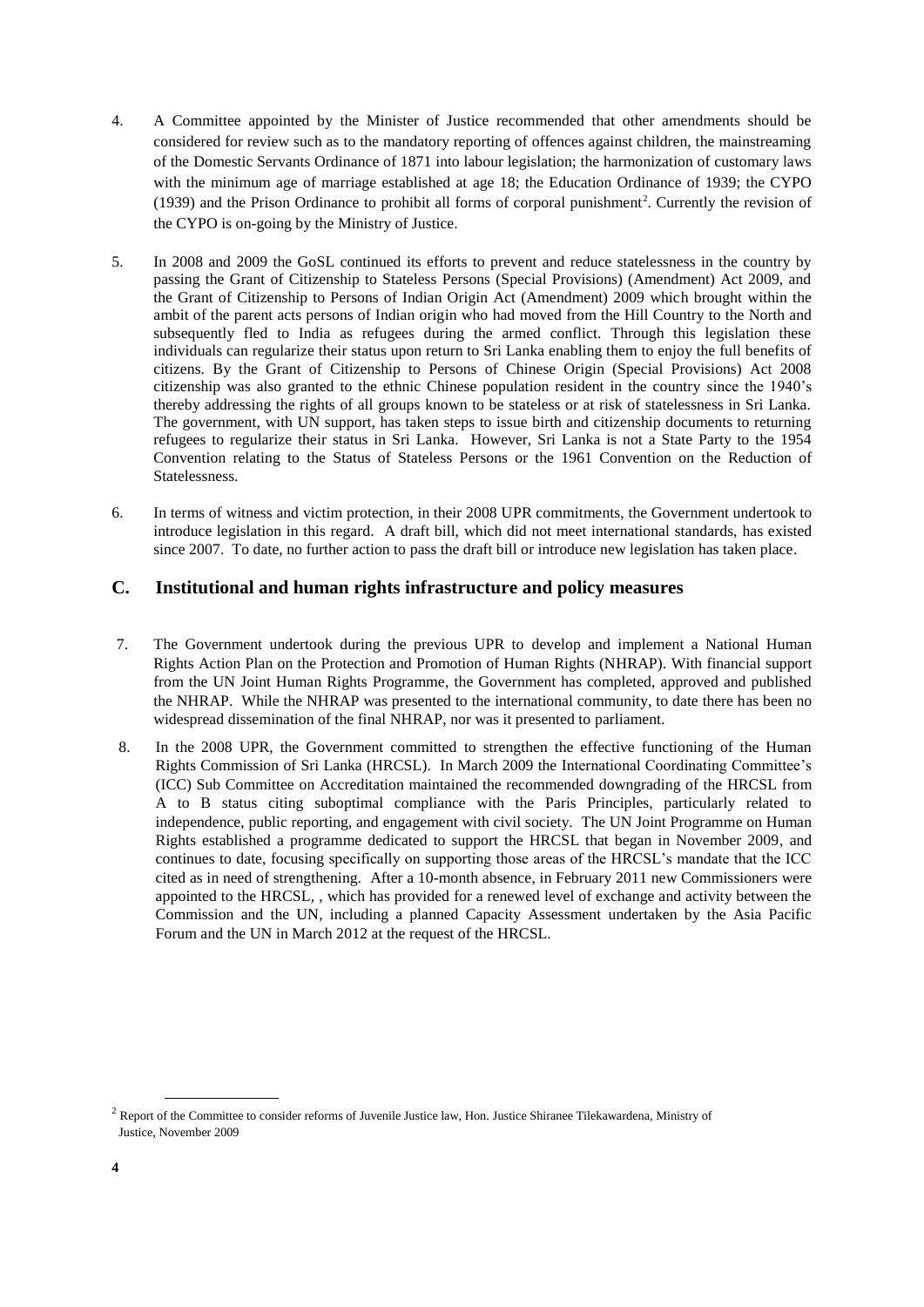# **II. Promotion and protection of human rights on the ground**

# **A. Cooperation with human rights mechanisms**

# **1. Cooperation with treaty bodies***<sup>1</sup>*

| Status of reporting |                                                                           |                                                           |                        |                                                                                                        |
|---------------------|---------------------------------------------------------------------------|-----------------------------------------------------------|------------------------|--------------------------------------------------------------------------------------------------------|
| Treaty<br>body      | Latest<br>Concluding<br>observations<br>(COBs)<br>before<br>the<br>review | Latest report<br>submitted<br>since<br>previous<br>review | Latest<br>COBs         | Reporting status                                                                                       |
| <b>CERD</b>         | [month and<br>year]                                                       | [year]                                                    | [month]<br>and<br>year | Tenth to thirteenth report<br>due<br>[year]<br>$(s)$ ]<br>respectively                                 |
| <b>CRC</b>          |                                                                           |                                                           |                        | Fifth to sixth report due<br><b>OPSC</b><br>$[2015]$ , Initial<br>overdue<br>since<br>report<br>[2008] |
|                     |                                                                           |                                                           |                        |                                                                                                        |
|                     |                                                                           |                                                           |                        |                                                                                                        |
|                     |                                                                           |                                                           |                        |                                                                                                        |

| Follow-up to COBs |        |                                                                                                                                                                                                                                                                                                                                                                                                                                                                                                                                                                                                                                                                                        |           |
|-------------------|--------|----------------------------------------------------------------------------------------------------------------------------------------------------------------------------------------------------------------------------------------------------------------------------------------------------------------------------------------------------------------------------------------------------------------------------------------------------------------------------------------------------------------------------------------------------------------------------------------------------------------------------------------------------------------------------------------|-----------|
| Treaty body       | Due in | Subject-matter                                                                                                                                                                                                                                                                                                                                                                                                                                                                                                                                                                                                                                                                         | Submitted |
|                   |        |                                                                                                                                                                                                                                                                                                                                                                                                                                                                                                                                                                                                                                                                                        | in        |
| <b>CRC</b>        | 2015   | The need to allocate adequate<br>budget for children's issues,<br>inadequacies in data<br>collection, the need for<br>special focus on, children<br>with disabilities, children in<br>poverty, children on the<br>streets, non-discrimination/<br>affirmative action for<br>disadvantaged children,<br>justice for children in contact<br>with law, moving from<br>corporal punishment to<br>alternative non-violent forms<br>of disciplining children,<br>developing comprehensive<br>admission criteria and<br>strategies to limit and reduce<br>children in institutions and<br>reducing the time taken for<br>child abuse cases and<br>consider holding special court<br>sessions. | 2010      |
| <b>CEDAW</b>      |        | Recommended to incorporate<br>the Convention into its                                                                                                                                                                                                                                                                                                                                                                                                                                                                                                                                                                                                                                  | Jan 2011  |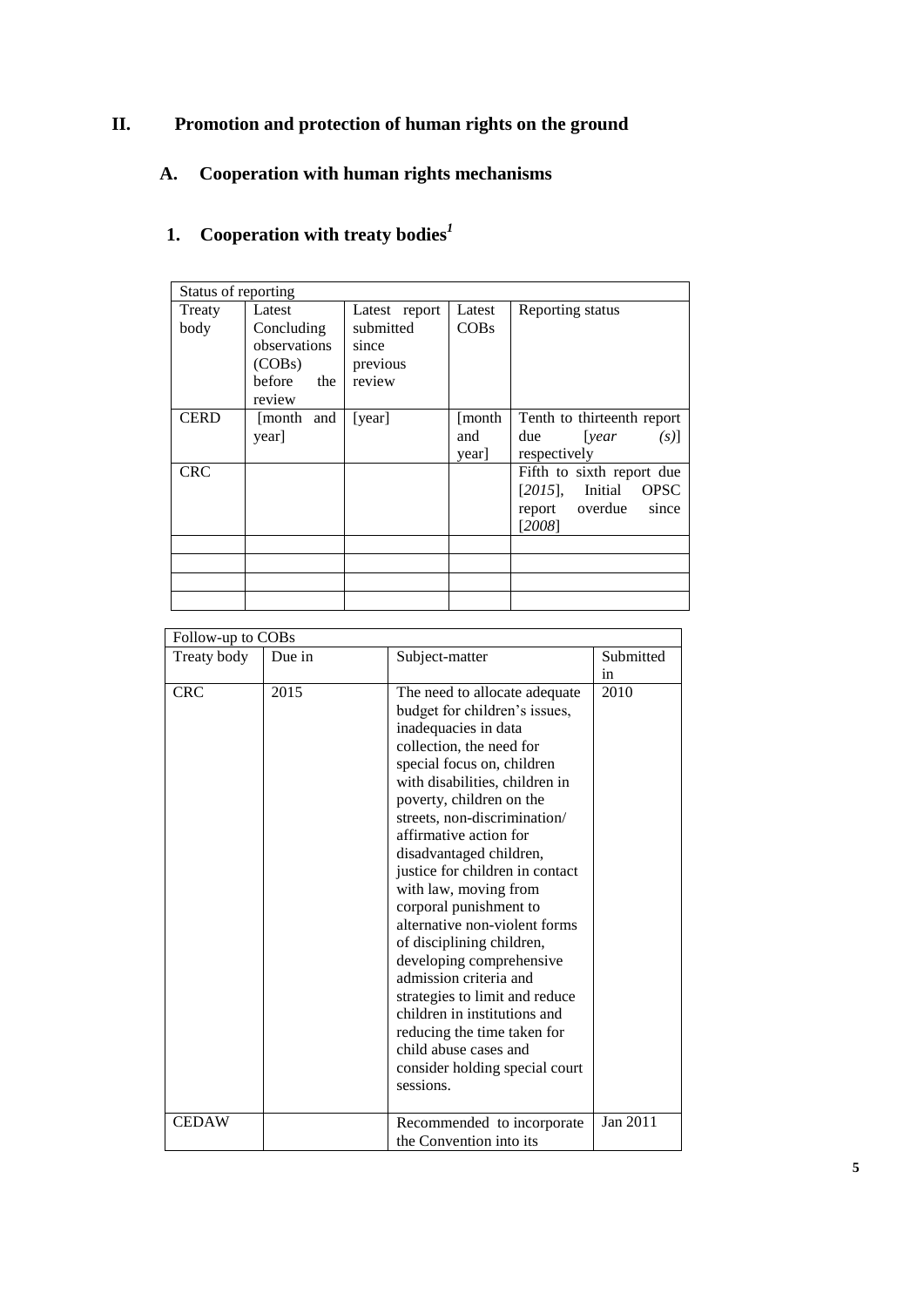|                    |                 | domestic legal system and to<br>harmonize its domestic<br>legislation with provisions of<br>the Convention; to<br>criminalize all forms of<br>violence against women;<br>extend criminalization of<br>marital rape regardless of<br>judicial acknowledgement of<br>separation; strengthen its<br>measures to combat all forms<br>of trafficking in women and<br>children, achieve universal<br>provision of quality education<br>for girls at each level of the<br>education system and from<br>each ethnic group; protect<br>women from sexual<br>harassment in the workplace;<br>ensure that a gender<br>perspective is included in the |          |
|--------------------|-----------------|-------------------------------------------------------------------------------------------------------------------------------------------------------------------------------------------------------------------------------------------------------------------------------------------------------------------------------------------------------------------------------------------------------------------------------------------------------------------------------------------------------------------------------------------------------------------------------------------------------------------------------------------|----------|
|                    |                 |                                                                                                                                                                                                                                                                                                                                                                                                                                                                                                                                                                                                                                           |          |
|                    |                 | <b>National Development</b>                                                                                                                                                                                                                                                                                                                                                                                                                                                                                                                                                                                                               |          |
|                    |                 | Agenda and to empower<br>women migrant workers.                                                                                                                                                                                                                                                                                                                                                                                                                                                                                                                                                                                           |          |
|                    |                 |                                                                                                                                                                                                                                                                                                                                                                                                                                                                                                                                                                                                                                           |          |
| <b>ESCR</b>        |                 |                                                                                                                                                                                                                                                                                                                                                                                                                                                                                                                                                                                                                                           | Nov 2010 |
| <b>CAT</b>         |                 |                                                                                                                                                                                                                                                                                                                                                                                                                                                                                                                                                                                                                                           | Nov 2011 |
| Follow-up to views |                 |                                                                                                                                                                                                                                                                                                                                                                                                                                                                                                                                                                                                                                           |          |
| Treaty body        | Number of views | <b>Status</b>                                                                                                                                                                                                                                                                                                                                                                                                                                                                                                                                                                                                                             |          |
|                    |                 |                                                                                                                                                                                                                                                                                                                                                                                                                                                                                                                                                                                                                                           |          |

# **2. Cooperation with special procedures<sup>3</sup>**

## **3. Cooperation with the Office of the High Commissioner for Human Rights**

# **B. Implementation of international human rights obligations, taking into account applicable international humanitarian law**

# **1. Equality and non-discrimination**

9. In 2010, the Committee on CRC expressed concern at the persistent discrimination against children belonging to the Veddha, Muslim and Tamil communities, among whom those living in tea plantations are in a particularly disadvantaged situation<sup>4</sup>. Concern was expressed that discrimination also persists against girls, rural children, refugee and internally displaced children, children of overseas workers, children in institutional care and children with disabilities. An additional concern was about caste discrimination, which affects 20 to 30 per cent of the Sri Lankan population and contributes to their poor living conditions and marginalization.<sup>5</sup>

<sup>3</sup> Abbreviations used follow those contained in the Communications Report of Special Procedures, A/HRC/18/51.

<sup>4</sup> CRC/C/LKA/CO/3-4, 2010, para 28

<sup>5</sup> CRC/C/LKA/CO/3-4, 2010, para 28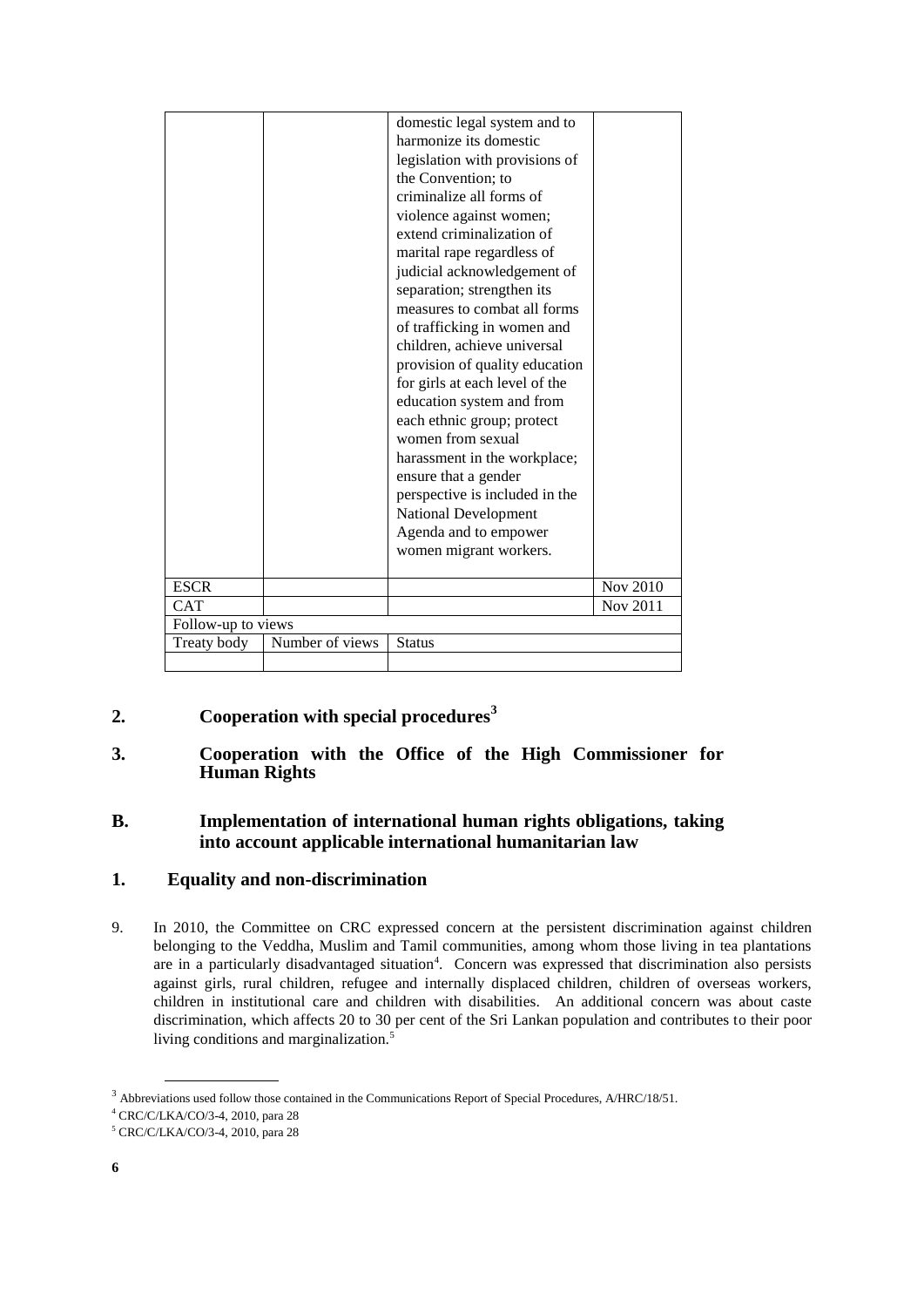- 10. In 2011, the CEDAW Committee expressed concern over the criminalization of consensual adult samesex relationships by virtue of Section 365A of the penal code. It recommended that this provision be repealed. As a result of this, many individuals and groups from these communities face ongoing violence and discrimination from law enforcement agencies, families, media and religious groups and have no legal recourse or protection. The Government, with support from UNFPA, UNAIDS and the World Bank, has strengthened HIV-prevention capacity of community organizations working with men who have sex with men and sex workers.
- 11. As stated by the CEDAW Committee in 2011, while noting the explanation given by the GoSL that women were not subjected to violence and discrimination during the last stages of the armed conflict and in the post-war phase, the Committee remained deeply concerned over reports of gross violations of human rights of women by both parties to the armed conflict and recommended the incorporation of the Convention into its domestic legal system, with a view to criminalize all forms of violence against women; extend criminalization of marital rape regardless of judicial acknowledgement of separation; strengthen its measures to combat all forms of trafficking in women and children; achieve universal provision of quality education for girls at each level of the education system and from each ethnic group; protect women from sexual harassment in the workplace; ensure that a gender perspective is included in the National Development Agenda; and to empower women migrant workers. The Ministry of Child Development and Women"s Affairs is revising the Chapter on Women, Peace and Security of the National Plan of Action on Women. UNFPA will support the drafting of a National Plan of Action on UN Security Council Resolution 1325.
- 12. Although the CEDAW Committee urged the GoSL to ensure that police refrain from applying the provisions of the Vagrancy Ordinance to arrest sex workers on the street, this practice continues. The national AIDS subcommittee on legal and ethical issues, of which the UN is a member, has advocated for the repeal of the Vagrancy Ordinance; however no action has been taken to date by the Government.
- 13. A 2010 report<sup>6</sup> by the Ministry of Health, the Family Planning Association of Sri Lanka and UNAIDS notes concerning levels of stigma and discrimination faced by people living with HIV. Of particular concern are the levels of self stigmatisation reinforced by the health system where HIV testing has been performed without consent and where confidentiality regarding an individual"s HIV status has been revealed.
- 14. Documenting and reporting of discrimination based on HIV status is not taking place due to the absence of a confidential, efficient and independent human rights mechanism through which suitable remedies and redress could be achieved.

## **2. Right to life, liberty and security of the person**

- 15. The Committee on CAT<sup>7</sup>, observed with concern that despite the State party's public commitment to adopt a zero tolerance policy on torture as a matter of policy and practice, consistent cases of torture and other cruel or inhumane or degrading treatment of suspects in police custody continue to be reported, notably when extracting confessions or other information to be used in criminal proceedings.
- 16. The Committee on CRC expresses serious concern that insufficient efforts have been made by the State to investigate the deaths of hundreds of children during the final five months of the armed conflict in 2009, as a result of, in particular, alleged shelling and aerial bombardments of civilians, hospitals, schools and deliberate deprivation of food, medical care and humanitarian assistance<sup>8</sup>.

<sup>&</sup>lt;sup>6</sup> People Living with HIV Stigma Index - Sri Lanka (Family Planning Association Sri Lanka, National STI/AIDS Control Programme, UNAIDS, 2010)

<sup>7</sup> (2011) http://www2.ohchr.org/english/bodies/cat/docs/co/CAT.C.LKA.CO.3-4\_en.pdf

<sup>8</sup> CRC/C/LKA/CO/3-4, 2010, para 32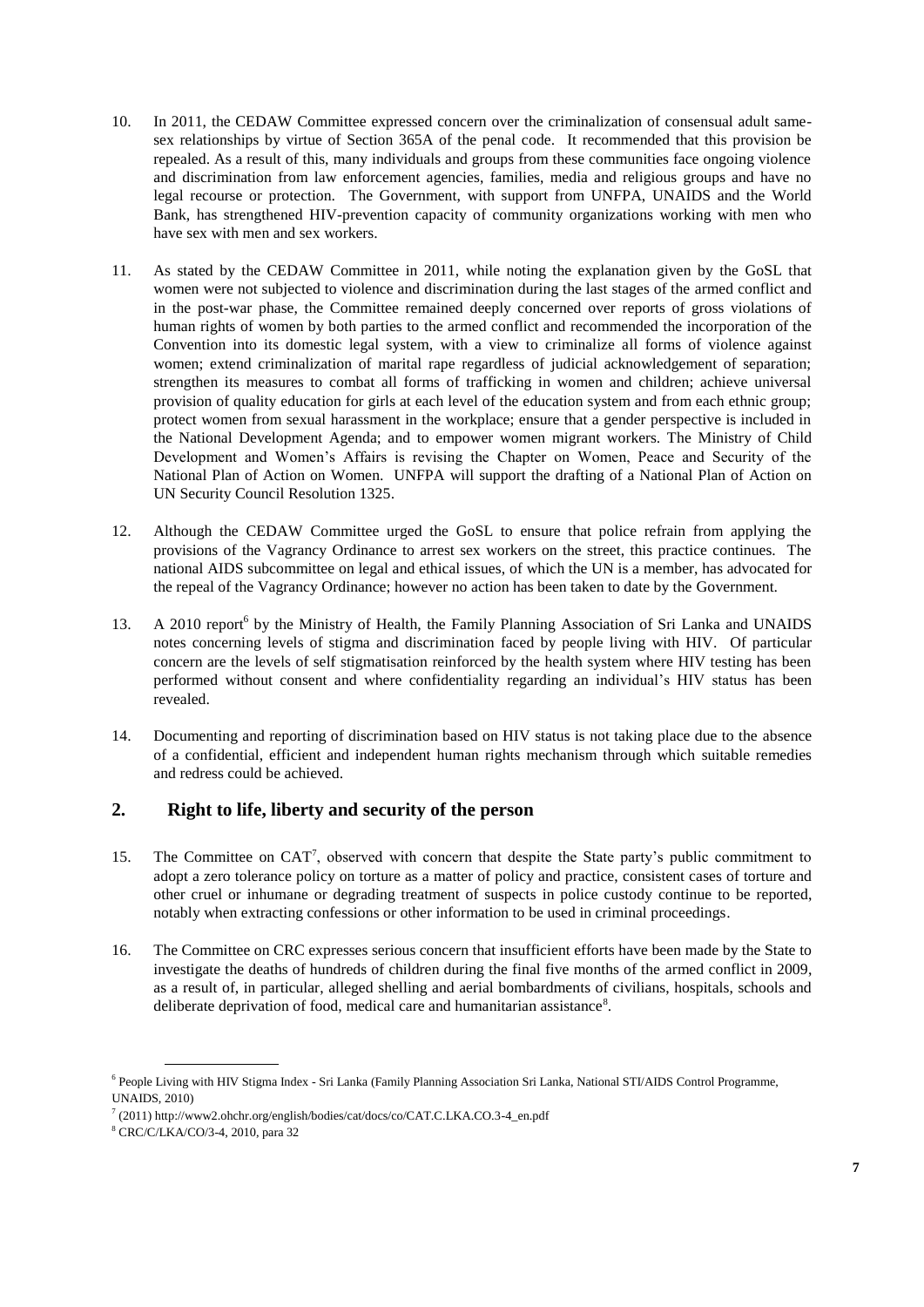- 17. UNICEF is supporting the on-going efforts of the GoSL in family tracing and reunification.<sup>9</sup>
- 18. Despite the long-standing history of decades of cases of adult disappearances recently echoed in the report of the Lessons Learnt and Reconciliation Commission (LLRC)<sup>10</sup>, there is a clear duty on the part of the State to undertake investigations into specific allegations and, where such investigations produce evidence of any unlawful act on the part of an individual member of the Army, to prosecute and punish the wrongdoers. The LLRC called on the State to launch a full investigation into these incidents and, where necessary, institute prosecutions.
- 19. In August 2008 the then Ministry of Disaster Management and Human Rights requested support through the UN Joint Programme on Human Rights to establish a database to collate information related to the backlog of disappearance cases from the WGEID and to coordinate follow up with the Police, the HRCSL and the WGEID. The database was developed and subsequently handed over to the HRCSL in June 2011.
- 20. The Committee on the CRC expressed its concern at the lack of comprehensive data available on violence, child sexual exploitation and abuse. However, recently there has been an increasing trend of reporting of these violations to the police. There is no central government body to effectively monitor the investigation and prosecution of child sexual exploitation cases. There is a lack of shelters and trained professionals to meet the recovery, rehabilitation and social reintegration needs of child victims of sexual abuse and exploitation $11$ . While the government is yet to formulate a comprehensive national strategy, it has recognized that child abuse is a problem and that needs to be dealt with at a national level. With support from UNICEF, the Ministry of Child Development and Women's Affairs, together with the National Child Protection Authority (NCPA), is currently planning a national social mobilization and awareness-raising campaign on child abuse. A 24-hour Child Helpline Service is also provided by the NCPA with the support of UNICEF.
- 21. Maternal and child malnutrition remains a major challenge, adversely affecting children"s physical and intellectual development. Nearly 17% of babies are born with low birth weight. The prevalence of underweight children aged below five stands at 21%. Moreover, significant disparities exist in the nutritional status of children and women across the country. Stunting stands at 19% with district variations; from 8% in Colombo to 41% in the Hill Country district of Nuwara Eliya<sup>12</sup>.
- 22. Following the end of hostilities in May 2009 and the exodus of IDPs from the Vanni, the government undertook a process to separate IDPs who were suspected of being associated with the (LTTE) from the general IDP population. The government reported that approximately 11,600 of those separated and termed as "surrendees' were sent to "Protective Administrative and Rehabilitation Centres" (PARCs) for rehabilitation. The surrendees have been detained in the absence of a legal framework that ensures procedural safeguards or the protection of their rights. In addition, the government denied independent monitors access to the PARCs, including to ICRC, since July 2009. At the end of 2011, the Commissioner General for Rehabilitation (CGR) reported that 1,007 surrendees remained (919 men and 88 women) in 4 PARCs. Following their release, surrendees are required to register with the military-run Civil Affairs Office and are subsequently subject to ad-hoc and varying levels of surveillance and monitoring. The lack of a legal framework to govern such monitoring has resulted in suboptimal transparency and consistency in its implementation, as well as the involvement of a myriad of security officials from multiple government bodies. There are regular reports of many individuals, both children and adults, who have experienced protection concerns, including increased levels of anxiety for those released as well as their families, impediments to freedom of movement, increased vulnerabilities,

<sup>9</sup> Up to Feb 2012, a total of 2,631 tracing applications have been recorded by the unit out of which 736 (boys 382, girls 354) are related to children and 1,895 (Men 1331, Women 564) to adults. To date and 139 (boys 60, girls 89) children were matched and referred to Probation for tracing, verification, and reunification. So far 42 children (boys 15, girls 27) have been reunified with their families, 97 missing children (boys 45, girls 52) reports are still in process of verification. Tracing is still ongoing for the remaining 597 children.

<sup>10</sup> <http://slembassyusa.org/downloads/LLRC-REPORT.pdf> - 4.319

<sup>11</sup> CRC/C/LKA/CO/3-4, 2010, para 69

<sup>&</sup>lt;sup>12</sup> DHS, Government of Sri Lanka, Department of Census & Statistics, 2006/2007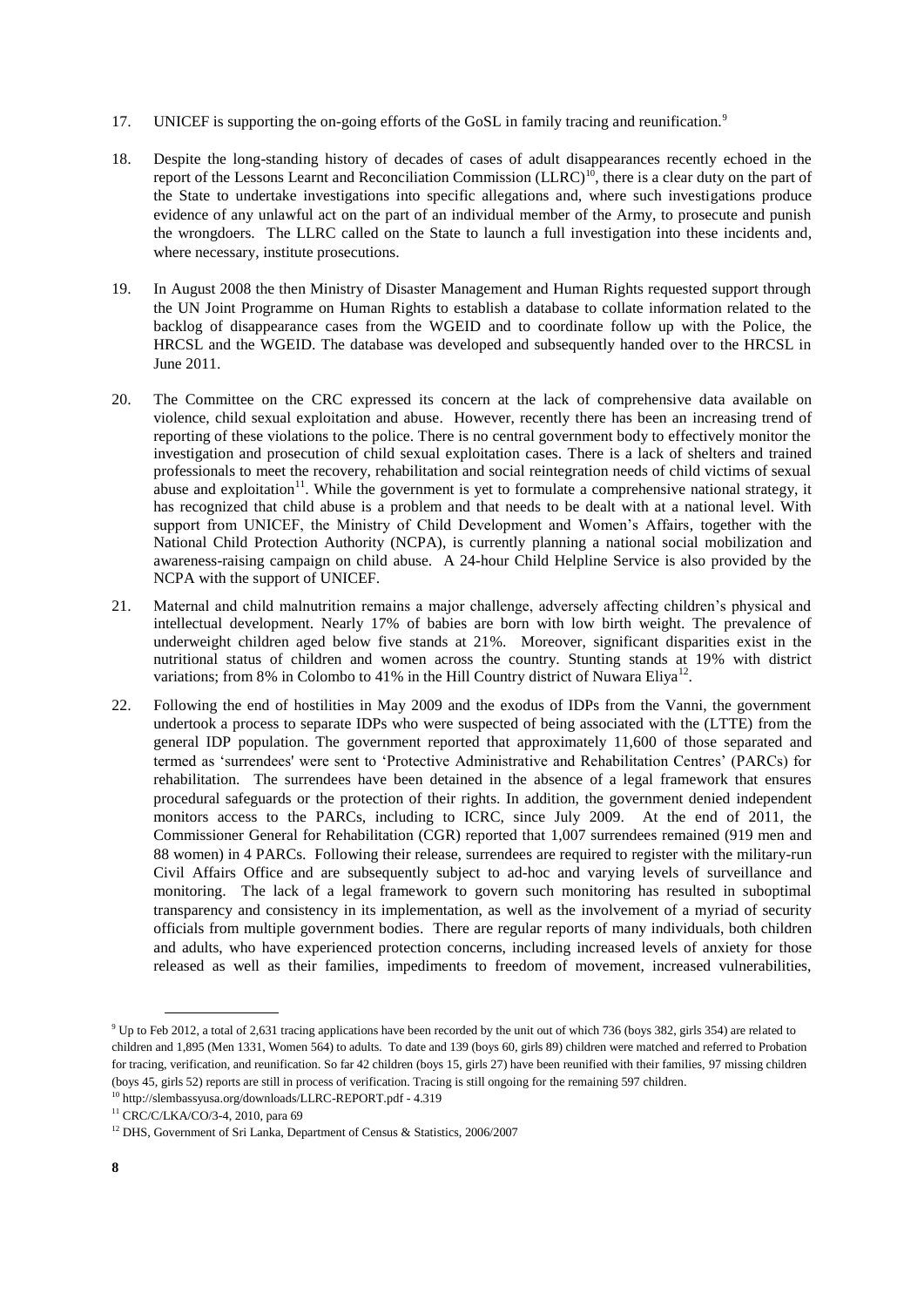particularly for women, which have served to further exacerbate the already existing challenges for reintegration into the community.

23. UNDP and ILO supported the GoSL to formulate a National Policy on the Reintegration of Ex-Combatants into Civilian Life in Sri Lanka in 2009. While the Policy was never implemented, subsequent support by the UN and IOM to the GoSL resulted in the formulation of an abbreviated planning document titled "Way Forward on Reinsertion and Reintegration of Rehabilitees. While it was endorsed by Cabinet at the end of 2010, it was also never implemented.

#### **3. Administration of justice, including impunity (part to be added only if relevant), and the rule of law**

- 24. There are two juvenile courts in Colombo and in Jaffna<sup>13</sup> of which one is operational to hear cases involving children. Children are rarely provided with legal assistance when appearing in court. The legal minimum age of criminal responsibility remains very low (8 years). Children over the age of 16 years are excluded from the protection of the CYPO. The pre-trial detention periods are long, and children appear before a court for minor offences and remain in remand homes for months, or years in a few cases, against the legal period of 28 days, with no access to education and at the risk of being abused. Recent research indicates that a child subject to abuse has to wait an average of over 6 years (62.5 months) for the case to come up in court<sup>14</sup>. The separation between children and adults is not always guaranteed in relation to transport to and from court. Sentencing remains severe and disproportionate, with the systematic use of three-year sentences for minor offences such as petty theft, which disproportionately affects children from poor families that cannot afford a lawyer or pay for bail<sup>15</sup>. In response to this delay in the administration of justice for children, the Government launched a pilot in 3 provinces to expedite child abuse cases to the courts within 3 months. The CYPO doesn"t provide for restorative justice and diversion services for children in conflict with the law. However, amendments to the law on Mediation Boards<sup>16</sup> have been made to enable children who commit petty theft to be sent for mediation rather than for prosecution.
- 25. In 2008, the Government undertook in its UPR commitments to improve and upgrade detention facilities, which is also part of the NHRAP. While upgrading has commenced in certain facilities, overcrowding remains a serious problem. In May 2011 UNDP supported the government to open a new prison ward exclusively for women with children under 5 years of age. One of the root causes of prison overcrowding, which is also a key issue for the rule of law, is the consistent delays in the justice system.
- 26. In 2011 the CEDAW Committee expressed concern on the significant delays in processing cases of issuance of protection orders despite the adoption of the Prevention of Domestic Violence Act in 2005.

#### **4. Right to privacy, marriage and family life (adjust the title, if relevant)**

#### **5. Freedom of movement**

27. From March 2008, starting with the Kalimoddai and Sirukandal camps in Mannar District, all IDP camps set up for those fleeing the conflict from LTTE-controlled areas were closed camps. By the end of the armed conflict in May 2009, there were around 290,000 IDPs in closed camps in Vavuniya (Menik

<sup>&</sup>lt;sup>13</sup> After finishing the construction of the building, the Juvenile Court in Jaffna was officially opened in Nov 2011and gazetting of the Court is in process.

<sup>&</sup>lt;sup>14</sup> PAS Edirisinghe, IDG Kitulwatte, AAS Sihanada, BAAR Bulathsinhala, Justice delayed Justice denied; a study on time intervals of medico-legal examinations, reporting and giving evidence in cases of alleged child abuse victims, Medico-Legal Journal of Sri Lanka Vol.

<sup>1,</sup> No 1, Jan-April, 2011

<sup>15</sup> CRC/C/LKA/CO/3-4, 2010, para 77

<sup>&</sup>lt;sup>16</sup> Act No 4 of 2011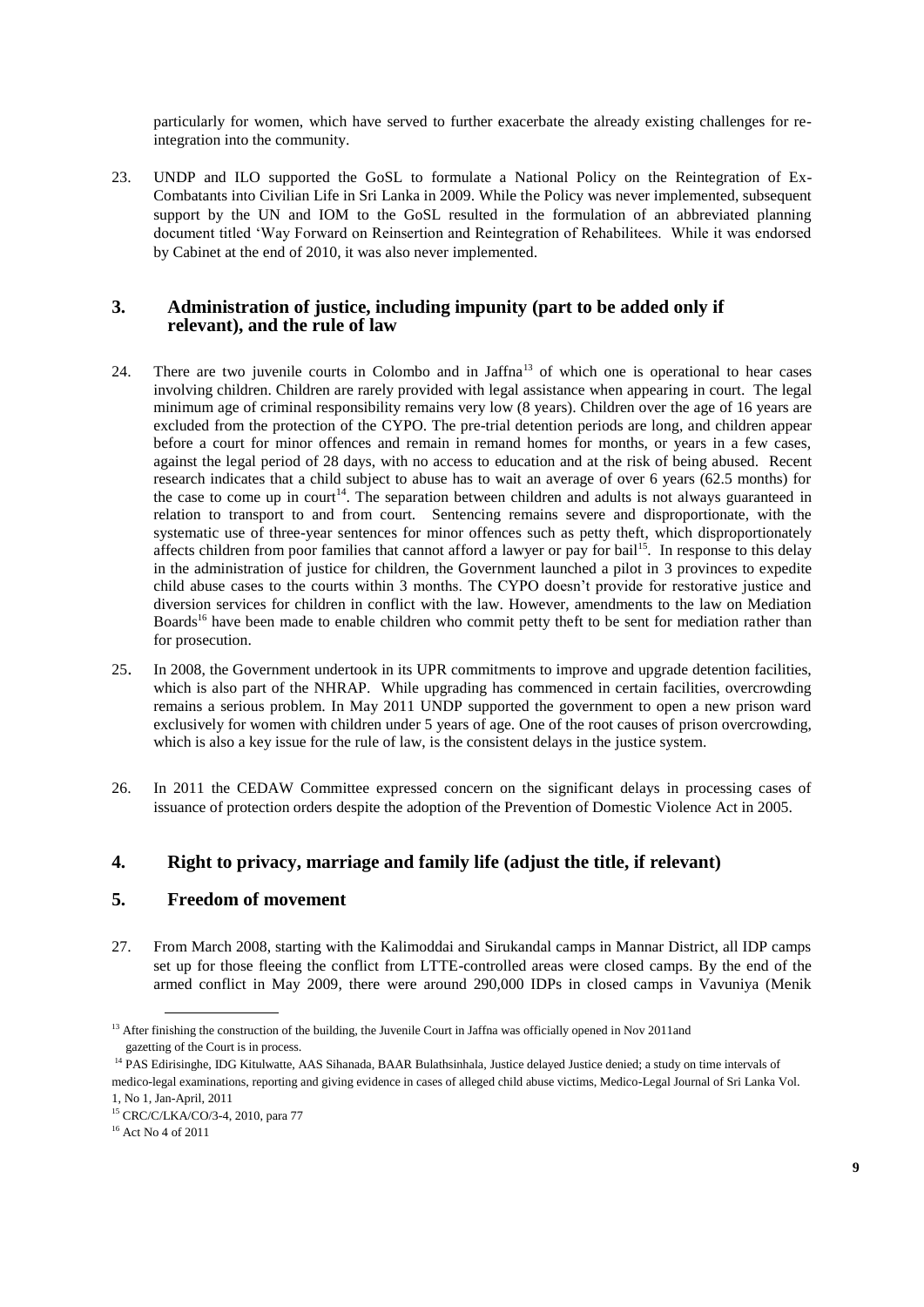Farm), Mannar, Jaffna and Trincomalee districts. In late 2009, after considerable advocacy by the humanitarian and donor communities, a pass system was introduced to enable IDPs to leave the sites for short periods. IDPs overstaying the duration of their pass or not returning are not penalized; however despite the shrinking population to approximately 6000 individuals currently remaining in Menik Farm, the pass system remains in place. Although enforced inconsistently and to varying degrees between the two zones, the pass system used in IDP camps remains a restriction to full freedom of movement. The IDPs have reported, however, that applications for passes are only entertained for 2 hours each day, which is inconvenient. There have also been incidents reported where passes have been refused where any collective community work has been planned.

#### **6. Freedom of religion or belief, expression, association and peaceful assembly, and right to participate in public and political life**

#### **7. Freedom of expression, right to assembly (excessive use of force)**

- 28. Communities in the North are not being allowed the right to peacefully assemble without oversight and/or direct participation by the military. Certain meetings require prior approval from the Governor's Office with a list of participants to be approved. Those in return areas in the Vanni are required to inform the local Civil Military Liaison Officer of any planned public gatherings, which are sometimes attended by the military.
- 29. In 2008 the GoSL committed in their UPR to focus on the rights of women and further promote their education, development and representation in politics and public life. Subsequently, in 2011 the CEDAW Committee expressed concern over continuing extremely low levels of participation of women in politics and public life. Representation of females was only 5.8% in Parliament in the election years of 2004 and 2010. At the provincial council level it was 5.0% in 2004 and 4.1% in 2008/9. At local council level it was  $1.8\%$  in  $2006^{17}$ .

## **8. Right to work and to just and favourable conditions of work**

30. In 2012, the Ministry of Labour and Labour Relations (MoLLR), in collaboration with employers and workers organizations as well as organizations of HIV-positive people and NGOs, drafted a policy on HIV and AIDS in the world of work in line with ILO Recommendation concerning HIV and AIDS in the World of Work. The policy was adopted by the Cabinet in December 2010. This national policy covers workers engaged in formal and informal sectors and migrant workers. It aims to prevent HIV and protect employment rights of people infected and affected by HIV.

## **9. Right to social security and to an adequate standard of living**

31. There are a number of social welfare programmes catering to vulnerable groups. Analysis<sup>18</sup> showed that a number of social protection programmes are in place targeting mostly poor households and the interventions were in the forms of cash transfers, food and nutrition, targeted human development, social funds, public works, microfinance and commodity price subsidies. There however exist various concerns, especially with regard to the targeting of intended benefits, individually and/or collectively, towards vulnerable families and children. It was also found that Samurdhi – the major social safety net in Sri

<sup>&</sup>lt;sup>17</sup> Adapted from the Department of Census and Statistics by Chulani Kodikara, Sri Lanka Shadow Report to the CEDAW Committee prepared by the Women and Media Collective, Colombo, July 2010.

<sup>&</sup>lt;sup>18</sup> Social Safety Nets for Vulnerable Families and Children in Sri Lanka, MoSS Sri Lanka 2009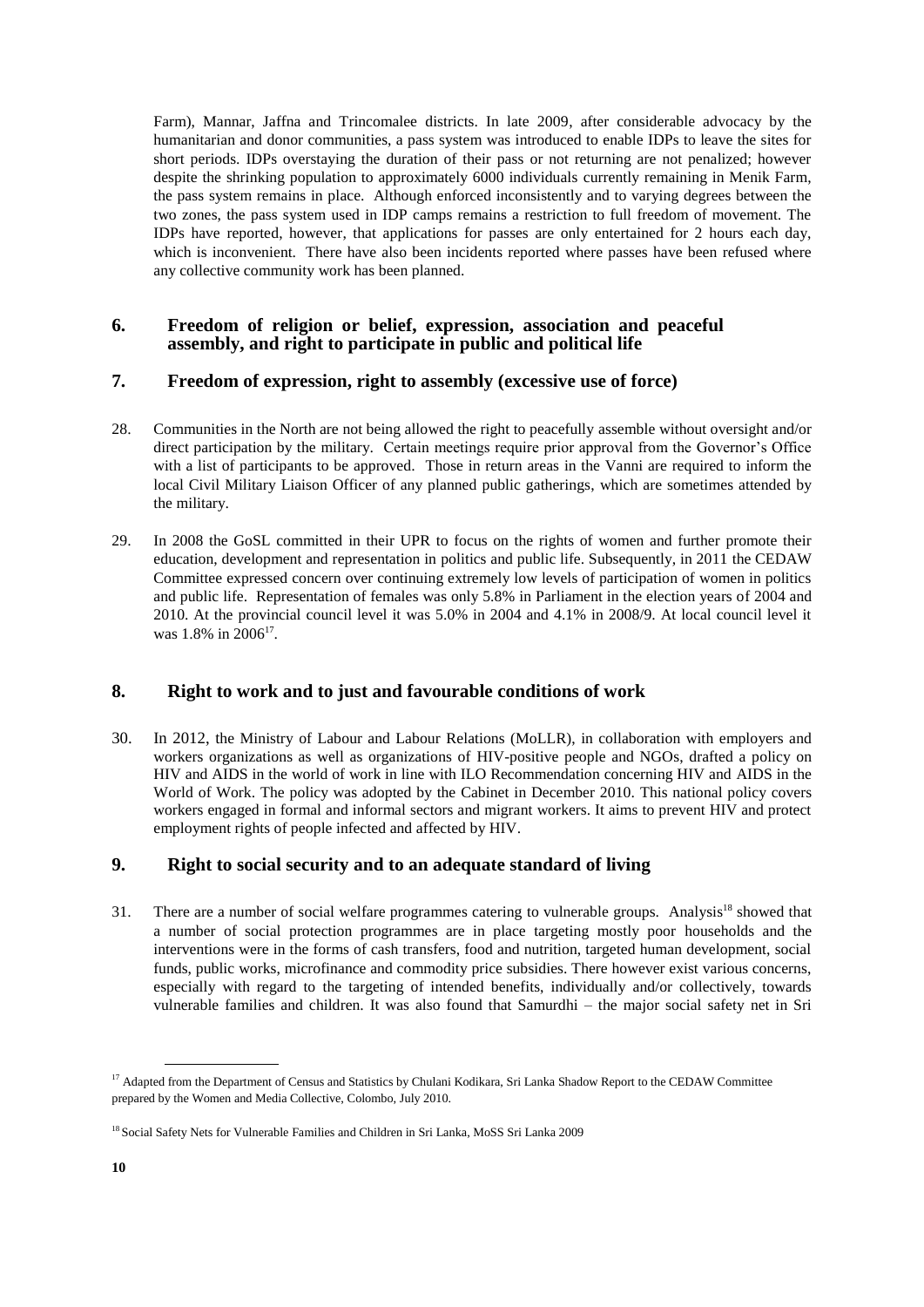Lanka – did not provide protection for vulnerable families effectively nor is the amount of assistance sufficient for survival. $19$ 

#### **10. Right to health**

- 32. While overall rates of child and infant mortality are satisfactory<sup>20</sup>, regional disparities exist. The success in reducing child mortality is matched by near-universal immunization coverage<sup>21</sup> where little regional differences are observed.
- 33. Access for young people to reproductive health services and information is insufficient. Family planning providers as well as government-run youth-friendly health services do not provide contraception to unmarried young people. With support from UNFPA, the Ministry of Health has drafted a policy on the health of young persons which includes sexual reproductive health and rights $22$ .
- 34. In 2010 the UN Special Rapporteur on the Right to Health<sup>23</sup>, urged all States to consider taking steps towards the elimination of criminal and other laws that are counterproductive to HIV prevention, treatment, care and support efforts. In 2011 the Government commenced implementation of the 2007 Drug Dependent Persons Act resulting in 4 compulsory drug treatment centres being established. The services to be provided at the abstinence based treatment centres include: counselling, literacy, and agricultural work. Drug users are detained on a mandatory basis and not afforded effective treatment options.

#### **11. Right to Education**

35 The Ministry of Education is currently developing the new Education Sector Development Framework and Programme (2012-2016) which focuses mainly on improving the quality of education. Sri Lanka has a total adult literacy rate of 91% and has achieved near-universal primary school enrolment of 99% with little variation across provinces and gender. The percentage of children that complete primary level education is 98 and the secondary gross enrolment ratio is 86 for males and 88 for females<sup>24</sup>. Regional differences exist especially in relation to school drop-outs. Even with high national level participation rates, the quality of education needs further attention<sup>25</sup>. The majority of teachers in Sri Lanka are formally trained, but there is still a need to accelerate addressing the prevalence of outdated teachercentred pedagogy and insufficient teaching and learning materials that mean many children are not actively engaged in the learning process. More emphasis is needed on long-term strategic planning and sustained school-based teacher and classroom support and monitoring to make the system more efficient. In addition, unbalanced deployment and transportation issues in remote areas and repeated displacement, resettlement and security concerns have caused acute teacher shortages, particularly in the conflict and tsunami-affected Northern and Eastern provinces. School fees continue to be charged despite state policy to provide free education, introducing discrimination against children from poor families and facilitating

<sup>&</sup>lt;sup>19</sup> Social Safety Nets for Vulnerable Families and Children in Sri Lanka, MoSS Sri Lanka 2009

 $20$  Under five mortality is at 21 (per 1000 live births) and infant mortality is at 15 per (DHS 2006). Maternal mortality ratio is 39 with 98 % of deliveries by skilled attendants.

<sup>&</sup>lt;sup>21</sup> 98% of 1 year old immunised against DPT and Polio, and 96% against measles and 97% against HepB3. (UNICEF database)

 $22$ Sri Lanka Demographic Health Survey 2006/7 reported that 68.3% and 57.9% of ever-married women in the age groups 15-19 and 20-24 were not visited by family planning providers

 $^{23}$ The protection of human rights in the context of human immunodeficiency virus (HIV) and acquired immunodeficiency syndrome (AIDS)

<sup>–</sup> 13 April 2011 (A/HRC/RES/16/28) paragraph 20

<sup>&</sup>lt;sup>24</sup> Annual Statistical Abstracts, 2011, Dept. of Census

<sup>&</sup>lt;sup>25</sup> For instance, the pass rate (+70 marks) at the Grade 5 exams is on average 57%. Geographical disparities in

achievements are also observed with a high of 67% to a low of 30%. Similarly, among the nearly 358,000 children who sit

for the Ordinary Level examination in Grade 11, only 58% pass the examination. Of those who pass Ordinary level

examinations, about 44% pass the Advanced level examination. The total number admitted to universities is only close to

<sup>21,000</sup> children (Sri Lankan University Statistics, 2010, University Grants Commission Report)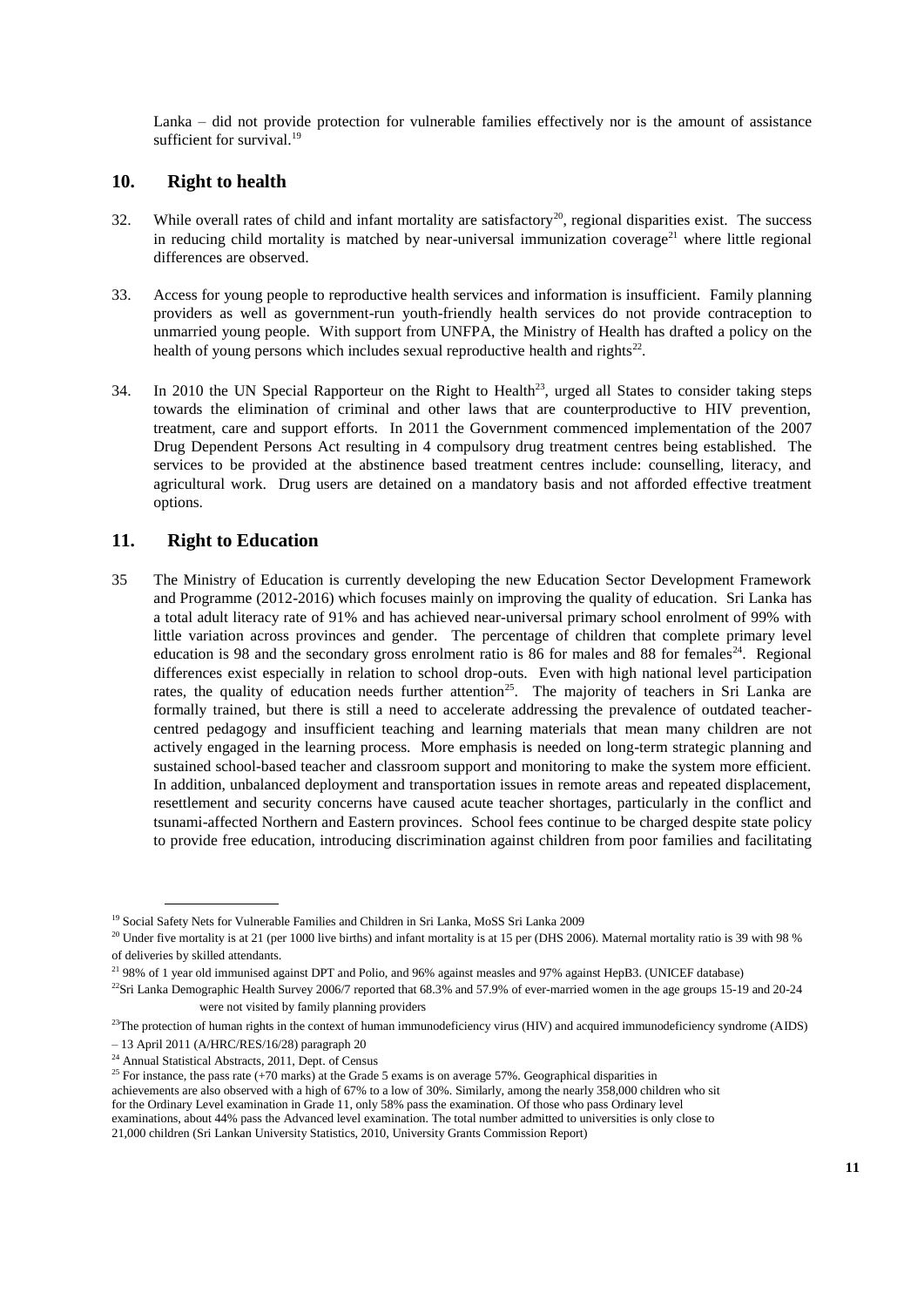corruption in school admissions. Insufficient efforts have been made to include human rights and peace education in the school curricula.<sup>26</sup>

36. The Educational expenditure as a percentage of GDP and Total Government Expenditure for Sri Lanka in 2010 are 1.9 and 7.3 respectively which represents the lowest expenditure in the region.<sup>27</sup>

#### **12. Cultural rights**

37. On language rights, in 2010 UNDP supported the Ministry of National Languages and Social Integration to identify an intervention aimed at improving language training activities of the public sector. In January 2012, the President launched a 10-year National Action Plan of the National Tri-lingual Policy promoting proficiency in Sinhala and Tamil with English as the link language.

#### **13. Persons with disabilities**

#### **14. Minorities and indigenous peoples**

#### **15. Migrants, refugees and asylum-seekers**

- 38. In 2011 the CEDAW Committee (paragraph 42) expressed its continuing concern that women who migrate to work overseas remain vulnerable to illegal employment. In addition, migrant workers, especially female, are vulnerable to systematic abuse throughout the migration process. As noted in a 2008 UNDP Regional Report, such abuse can be economic (including extortion and non-payment of wages), sexual (including harassment and rape), or mental (including harsh working conditions and the trauma of dislocation. 28
- 39. Sri Lanka is not a State party to the 1951 Convention relating to the Status of Refugees and its 1967 Protocol. The NHRAP also omits reference to refugees and asylum-seekers. The Government should be encouraged to adopt a national policy and concrete measures to ensure the protection of asylum-seekers and refugees. Sri Lanka does permit UNHCR to carry out refugee status determination in accordance with its mandate for providing international protection once asylum-seekers and/or refugees have entered the country. However, there have been a few instances where those claiming asylum at the airport or port have not been permitted to enter the country and are detained prior to being deported. There is a need for the Government to fully respect the principle of *non-refoulement* based in customary international law with regard to any person claiming to be in need of international protection. Sri Lanka provides access to health care and primary education for asylum-seekers and recognised refugees. However, Sri Lanka does not afford recognised refugees with the right to employment or self-employment, and provides no opportunities for local integration.
- 40. Sri Lanka has yet to adopt domestic legislation to give effect to the principle of *non-refoulement* contained in Article 3 of the CAT, including as recommended by the Committee on CAT.

#### **16. Internally displaced persons**

41. The Government committed in the 2008 UPR to complete the process of drafting a bill on the rights of IDPs in consultation with stakeholders. Despite work on this initiative, no such bill has been presented to

<sup>26</sup> CRC/C/LKA/CO/3-4, 2010, para 62

<sup>&</sup>lt;sup>27</sup> Transforming School education in Sri Lanka: From cut stones to polished jewels, World Bank 2011

<sup>&</sup>lt;sup>28</sup>HIV Vulnerabilities of Migrant Women: from Asia to the Arab States - Shifting from silence, stigma and shame to safe mobility with dignity, equity and justice (UNDP Regional Centre, 2008) p85-86. The report offers further evidence of mandatory pregnancy and HIV testing of migrants prior to their departure, with test results being directly provided to the agents with little information shared with the women. Many also complained of physical abuse, 17% were sexually harassed, and 5% reported having been raped.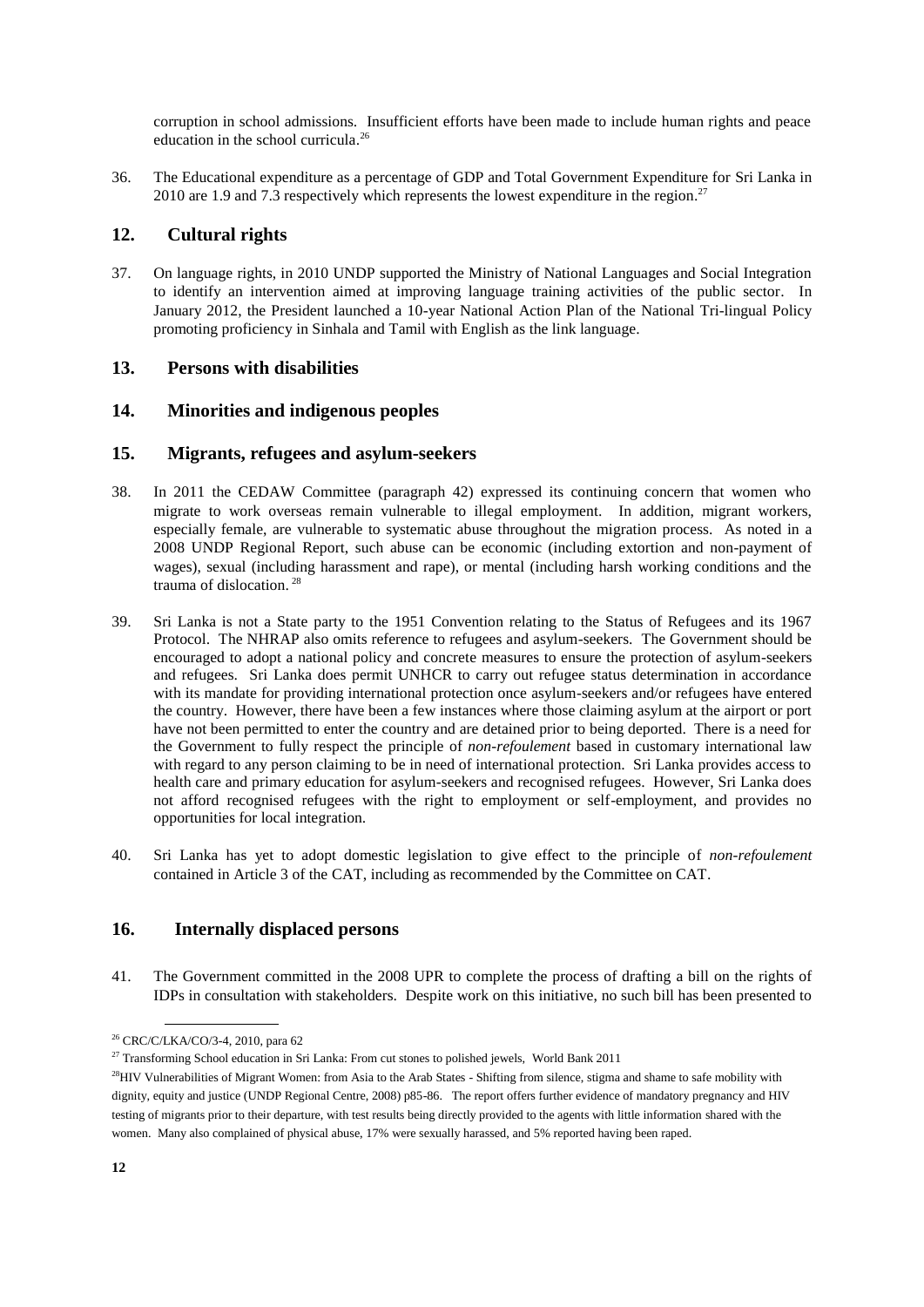Parliament. The NHRAP contains significant analysis regarding IDPs, including the need as well as new commitment to develop a legislative framework of IDPs rights. Government policies continue to predominantly implement voluntary return as the durable solution to displacement, rather than also affording access to local integration or relocation. Implementation of a joint Government-UN verification initiative for protracted IDPs has been slowed by Government inaction. IDPs and IDP returnees continue to face numerous housing, land and property challenges including competing claims, unclear boundaries, and lost documentation, exacerbated by the absence of a comprehensive government land policy as well as suboptimal Government capacity to effectively address these issues. The existence of gazetted and non-gazetted High Security Zones (HSZs) and other areas and sites occupied by the military continues to be a primary reason for protracted displacement including being stranded in transit sites. The Government has taken steps to release some lands previously declared as HSZs, however the process of releasing these zones is slow. In addition, there is no uniform or transparent policy of compensation or redress for those owning land in these zones.

- 42. Humanitarian space continues to be restricted with a Government emphasis on recovery through infrastructure reconstruction, and less attention to "soft inputs" such as support to social services and reconciliation. While restrictions for humanitarian workers on movement to and within the Northern Province were lifted in July 2011, tight control by Government continues to be exercised on all activities implemented in the region.
- 43. Three years after the end of the war there continues to be a significant military presence in the region which constrains the full resumption of civilian administration. The military has continued to be involved in surveillance and monitoring which subsequently imposes restrictions on civil liberties and a return to normalcy. Intermittent attempts are made by the military authorities to influence or coordinate humanitarian activities; a concerted and principled response by the humanitarian community has been necessary to maintain the distinction between humanitarian and military operations. The military has increasingly engaged in commercial activities, such as establishment of small shops, agriculture, trade and transport, which adversely affects livelihood recovery for returnees and their right to development.
- 44. In 2011the CEDAW Committee highlighted the need for prompt investigation and prosecution of acts of violence (including sexual violence) and the establishment of counselling centres for women in the north of Sri Lanka. While Gender Based Violence (GBV) coordination networks are present in the districts of the North and East, there remain gaps in service provision. There is no centrally identified Government entity at the district level with a responsibility for GBV and resources are limited. In particular there is a lack of safe houses with many districts not having even one safe house.
- 45. In addition, the CEDAW Committee recommended that family planning and reproductive health education be widely promoted, in particular for internally displaced women and girls and women working in less developed and conflict-affected areas. UNFPA supported the GoSL to address the special reproductive health needs of women and girls during displacement and resettlement as well as less developed areas.

#### **17. Right to development and environmental issues**

46. The Government has made impressive strides in the alleviation of poverty and achievement of the MDGs, and achieved middle income status in 2008. Apart from three MDG indicators (Goal 1 – reduce hunger by half; Goal 6 – Halt and reverse the spread of TB, and Goal 7 – reverse loss of environmental resources), all other MDG targets have been achieved or are on track to being achieved by 2015 at the national level. There are however significant disparities between regions, especially in the estate sector in Uva Province and in the North and East. Minimum nutritional requirements related to Goal 1, especially for children under the age of 5, are also of concern. UNDP has advocated for and raised awareness about MDG achievement by supporting the GoSL to develop MDG indicators and monitor progress, develop the capacity of the Department of Census and Statistics for data collection, and strengthen the capacity of government for planning, budgeting and programme development to reduce regional inequalities. Similarly, UNFPA has supported under-served districts in building capacity and to